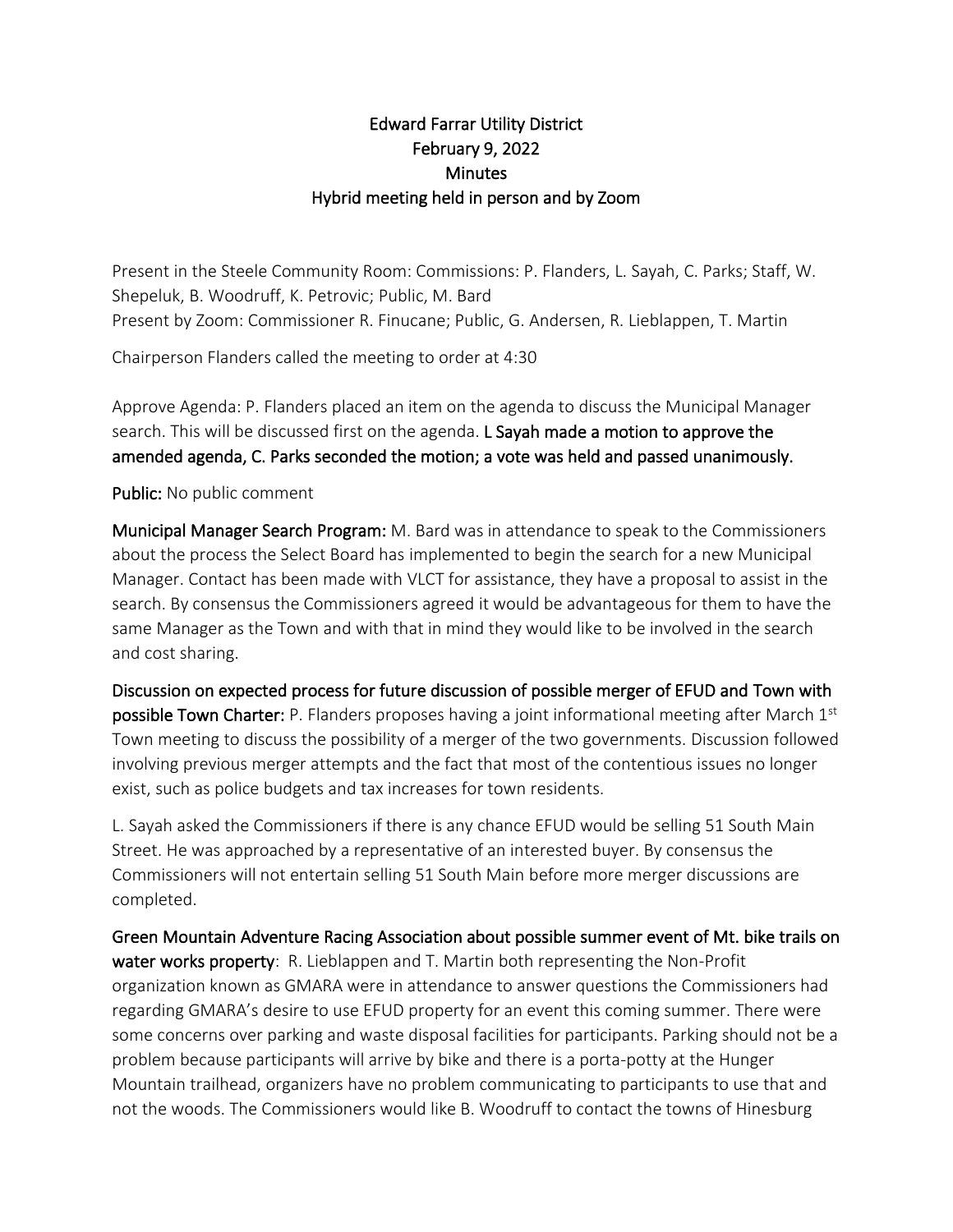and Middlesex where organizers stated they've held other events to ask what the impacts were. A final decision on the event has been tabled until B. Woodruff has an opportunity to reach out to those communities.

Update on Ice Center response to NOAV: W. Shepeluk reviewed the response letter from the Ice Center with the Commissioners. At this time the leak in the cooling tower seems to be under control. The new tower is on site with the intention of being installed this coming spring as promised. The remaining issue is the Center's request to have the penalty waived. By consensus the Commissioners agreed to wait until the replacement of the cooling tower has been completed before making a decision on the fine.

Discussion of proposal to purchase water lines from Salvas: W. Shepeluk presented a draft letter to the Commissioners for consideration. R. Finucane moved to authorize the letter, attached to an email on 2/9/2022, be sent to Dean Salvas for his consideration. C. Parks seconded the motion; a vote was held and passed unanimously.

Draft Water Department Budget: W. Shepeluk presented a draft of the 2022 Water Department budget. B. Woodruff gave an update of all the engineered projects the water department has ready. C. Parks made a motion authorizing the design and potential development of upgrades to the infrastructure of the Kneeland Flats Mobile Home Park and to move forward as soon as possible subject to Town budget approval and owner agreement. L. Sayah seconded the motion; a vote was held and passed unanimously.

R. Finucane made a motion to approve the Water Budget as presented with an increase to \$15,000 in the hydrant line. C. Parks seconded the motion; a vote was held and passed unanimously.

Update on high strength waste fee proposal and FOG issues in collection system: B. Woodruff and W. Shepeluk met with the owner of The Reservoir. At the time of the meeting there was a discovery that the commercial dishwasher was draining into the interceptor causing the issues there. Having seen a commercial plumbing company on site staff needs to return and perform more testing to determine whether the issue has been resolved or not. A. Tuscany is still in the process of working on BOD & FOG surcharges and will recommend whether or not they are necessary.

Discussion on base charges per Karen's report: L. Sayah made a motion to extend all billing discounts which include a reduction of commercial and residential water base charges (\$5.00), a reduction in penalty (2.5%) and a waiver of all interest charges through the next billing cycle which ends on April 30, 2022. R. Finucane seconded the motion; a vote was held and passed unanimously.

Department Reports: P. Flanders commented that the truck in the parking lot at 51 S Main Street is gone. Applications for the position in the Waste Water department have been arriving. P. Krolczyk and A. Tuscany are revisiting the drying bed discussion from the last meeting and perhaps finding alternative solutions.